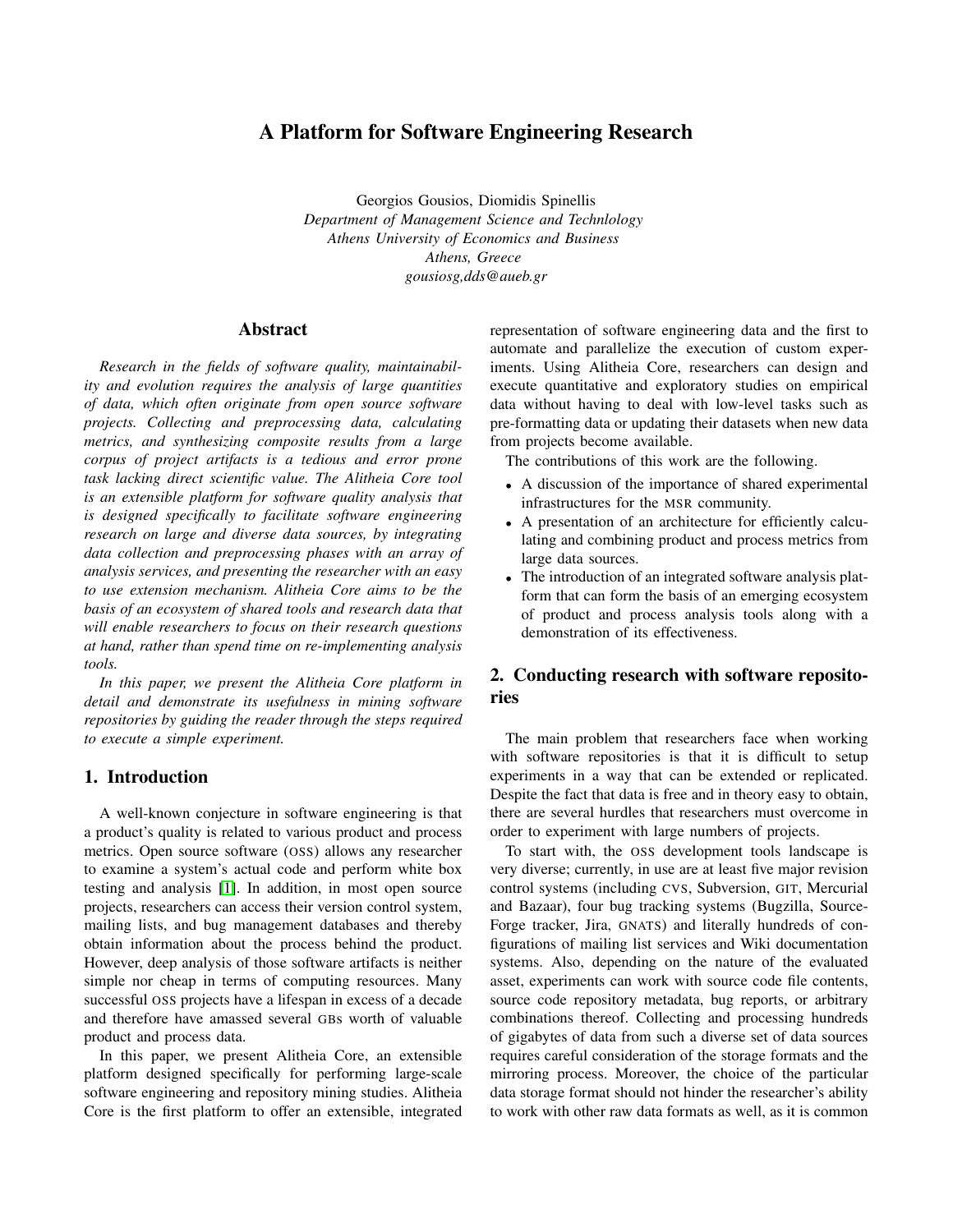for projects that are interesting to study to use custom tools to manage their development.

On the other hand there is the issue of efficiency; in large experiments a researcher must be able to apply on large data volumes algorithms that are often CPU-intensive. An average size for a small to medium project is in the order of 5000 revisions; a few large projects, like FreeBSD, have more than one hundred thousand revisions. Each revision of the project can have thousands of live files (the Linux kernel has about 25000), the majority of which are source code files. A rough calculation for an average 20KB file size shows that the system would read a gigabyte of data just to load the processed file contents into memory. Even this simple operation is prohibitively expensive to do online as it would introduce large latencies and would hurt the performance of the project hosting servers. Moreover, if a metric requires an average 10s of processing time per revision, processing the average project would take 14 hours on a single CPU computer. After some experimentation with such back of the envelope calculations, it becomes apparent that a naive approach of getting the data from the project's repository on request and processing does not scale; a more sophisticated solution that would combine project local data mirroring and parallel processing and possibly clustering is required.

Furthermore, there is clear a lack of standardization in experiment setups. In other fields of computer science, researchers use predefined data sets (e.g. the ACM KDD cup datasets for data mining research [\[2\]](#page-8-1)) or software platforms (e.g. JikesRVM in the field of virtual machines [\[3\]](#page-8-2)) for developing and executing experiments, which leads to experiments that are easy to replicate and also to research results that are comparable and that can be extended by further research. The repository mining community has not yet settled on any standards, neither for rigorous evaluation of hypotheses using common experimental data nor for shared tools for experimentation. In our view, this leads to fragmentation of research focus and, more significantly, to duplication of effort spent on tool development.

As a consequence of the above, many research studies on OSS (including our own, which motivated this work [\[4\]](#page-8-3), [\[5\]](#page-8-4)) are one-off shots. There is a large number of studies that investigate a research hypothesis by conducting experiments on small number of projects and a very limited number of exploratory studies that examine properties across projects, while, to the best of our knowledge, there is no independent replication of corresponding empirical research.

These problems have been identified early on and solutions have been proposed [\[6\]](#page-9-0), albeit to no effect. Recently, there has been a wave of calls for the analysis of large bodies of OSS, the sharing of research results and standardization of research infrastructures [\[7\]](#page-9-1). To this end, other researchers propose common repositories for sharing research data [\[8\]](#page-9-2) or even using e-Science infrastructures (the Grid) for large scale collaborative studies as in the case of physics or



Figure 1. The Alitheia Core architecture

medicine [\[9\]](#page-9-3). We believe that a shared repository of tools or research results is a good step forward but in the long term would not be sufficient for the MSR community, given the wealth of available data sources and the fact that a lot of tools are already freely available. In our view, there is a clear need for standardized, open experimentation infrastructures.

Ideally, such an infrastructure should offer:

- Structured representation of repository data
- Extensibility hooks to allow a researcher to easily write custom experimental tools
- Support for experiment automation

Moreover, the infrastructure should support the sharing of research data through open formats over easily accessible service interfaces and the en masse processing of data.

# 3. The Alitheia Core platform

Based on the principles presented above, we designed and implemented the Alitheia<sup>[1](#page-1-0)</sup> Core system, an extensible platform targeted to large-scale software quality, evolution and repository mining studies. An overview of the platform's architecture can be seen in Figure 1. To separate the concerns of mirroring and storing the raw data and processing and presenting the results, the system is designed around a three-tier architecture, with separate data acquisition, data processing and presentation layers.

The work presented in this section was first outlined in [\[10\]](#page-9-4) and various bits of it are described in greater depth in [\[11\]](#page-9-5). In this paper, we introduce several system aspects not presented in earlier work, namely the metadata schema, the update process and the system's extension points while also putting more emphasis on how this data can be used by plug-ins.

<span id="page-1-0"></span><sup>1.</sup>  $\alpha \lambda \eta \theta \epsilon \iota \alpha$  means "truth" in Greek; the name was given to signify the tool's ability to expose facts about software development.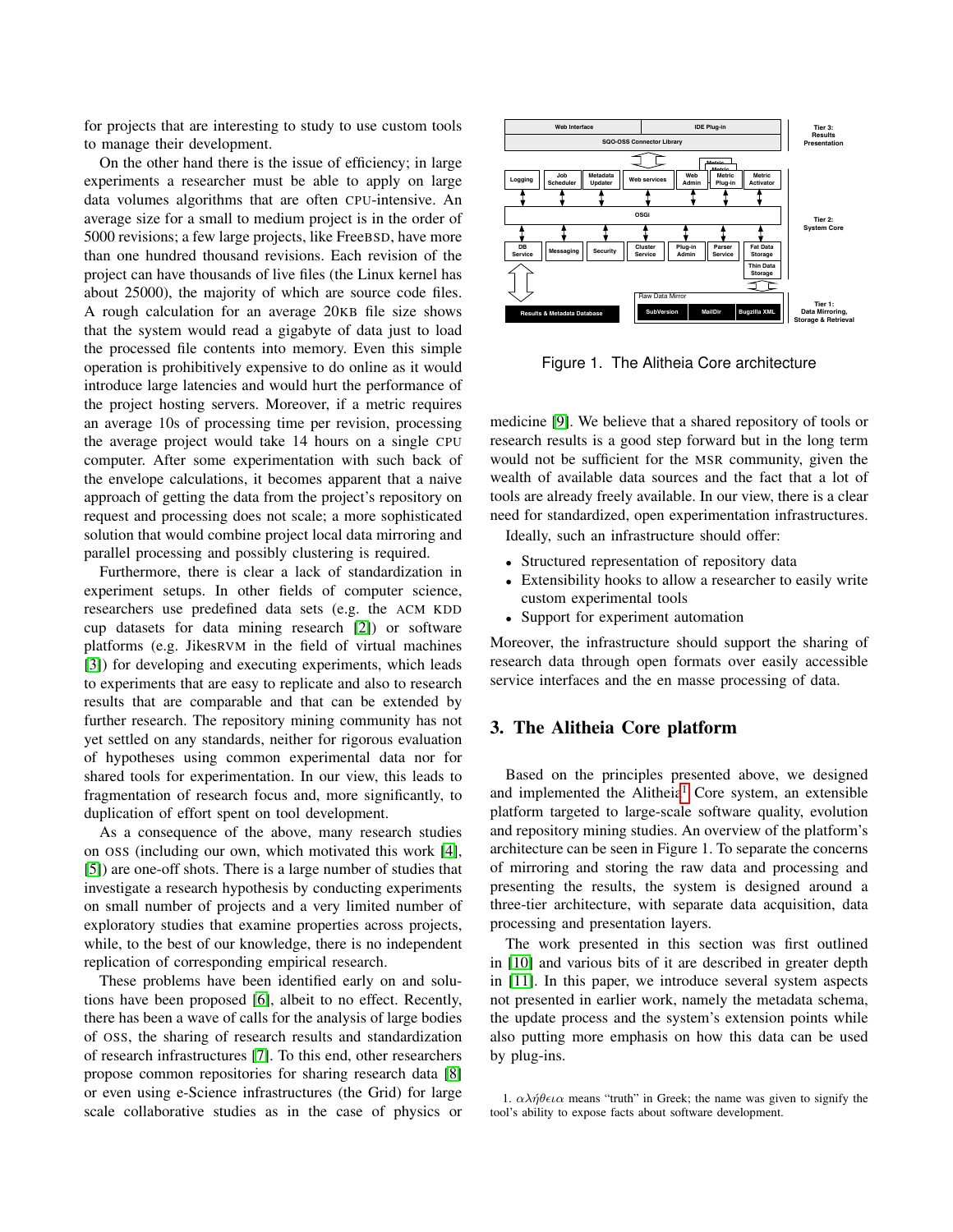#### 3.1. The core

The core's role is to provide the services required by metric plug-ins to operate. The core is based on a system bus; various services are attached to the bus and are accessed via a service interface. The OSGi [\[12\]](#page-9-6) component model was selected to host the system's core layer; consequently the system and its plug-ins are implemented in Java. The choice of the specific implementation technology was made partially because of the wealth of ready-made components being available within the Java application ecosystem and also because OSGi offers a standards based, light weight plug-in platform that would enable the easy sharing of metric plug-ins.

The data access layer consists of two basic components: the database service and the fat/thin data access stack. The database service is central to the system as it serves the triple role of abstracting the underlying data formats by storing the corresponding metadata, storing metric results, and providing the types used throughout the system to model project resources. It uses an object-relational mapping to eliminate the barrier between runtime types and stored data [\[13\]](#page-9-7), and has integrated transaction management facilities. Access to raw data is regulated by a plug-in based stack of accessors whose lower layers directly touch the mirrored data (Thin Data Store—TDS), while the higher parts provide caching and combined raw data and processed metadata access (Fat Data Store—FDS).

The Alitheia Core has been designed from the ground up for performance and scalability. All metric plug-in executions and a significant number of performance critical functions in the core (e.g. metadata updates) are modeled as jobs. In most cases, the execution path is lock-free, which enables high scalability and, given the appropriate hardware, very high throughput rates. The processing core is currently being run on 8 and 16 core machines, exhibiting almost linear scalability and full processor utilization. Alitheia Core also includes clustering capabilities through the cluster service. The development of the cluster service was based on the observation that after the initial metadata synchronization, the workloads the system processes are usually embarrassingly parallel. The cluster service restricts access to projects during metadata updates and allows metrics to be run on several nodes in parallel.

The core implements several auxiliary services such as the plug-in manager, the logger for system wide configurable logging, the user account and security manager for regulating access to the system database and finally the messaging service for email based communication with external users. The core also includes a web-based administrative console, selected parts of which are also available through a scriptbased interface. Finally, under development is a source code parser service that enables metric plug-ins to use a programming language-neutral, XML-based abstract syntax tree representation, specifically designed to hold enough metadata for source code metrics. Currently, the service can fully parse programs written in Java.

#### 3.2. Processing data and storing metadata

The Alitheia Core system uses a database to store metadata about the processed projects. The role of the metadata is not to create replicas of the raw data in the database but rather to provide a set of entities against which plug-ins work with, while also enabling efficient storage and fast retrieval of the project state at any point of the project's lifetime. The original contents of the resources are kept in the raw data stores and can be reached by providing the links stored along with the metadata in the TDS service. The database schema is shown in Figure 2. The schema is composed of four subschemata, one for each project data source and one that deals with metric configuration and measurements storage. Plugins can define new entities and thus extend the basic schema arbitrarily. Upon project registration, a preprocessing phase extracts the metadata from the raw data and stores them in the database. There are three metadata updaters in the Alitheia Core system.

The source code metadata updater is the most complex of the three; in its current form, it can process the full set of the Subversion version control system operations. The complexity stems from the fact that Subversion supports multiple operations on a single resource to be recorded in a single transaction (for example, copy-then-delete or deletethen-replace) while also enabling low-overhead copying of resources in the repository. The copying feature is also used to create tags and branches, which means that the updater must be able to differentiate between copying operations according to their purpose. The source code updater stores file metadata differentially; instead of recreating the full file tree in the ProjectFile table for each revision, it just stores the changes between revisions. Therefore an entry in the ProjectFile table corresponds to a state in the file's lifetime. The mailing list metadata updater works in two steps; the first step consists of simply parsing the email headers and inserting entries in the corresponding tables. During the second step, the updater resolves the parent-child relationships between the recorded emails and organizes them in threads, setting the appropriate thread depth and parent fields in each email entry. The bug metadata updater is straightforward; for each new bug description, it creates entries in the Bug table with state information about the processed bug while also keeping the full text for each bug comment. The text will be used to create a full text search engine component in the future.

The final step of the updating process deals with the resolution of developer identities. In the course of a project, developers use several emails to post to mailing lists or to subscribe to bug tracking systems, but usually can be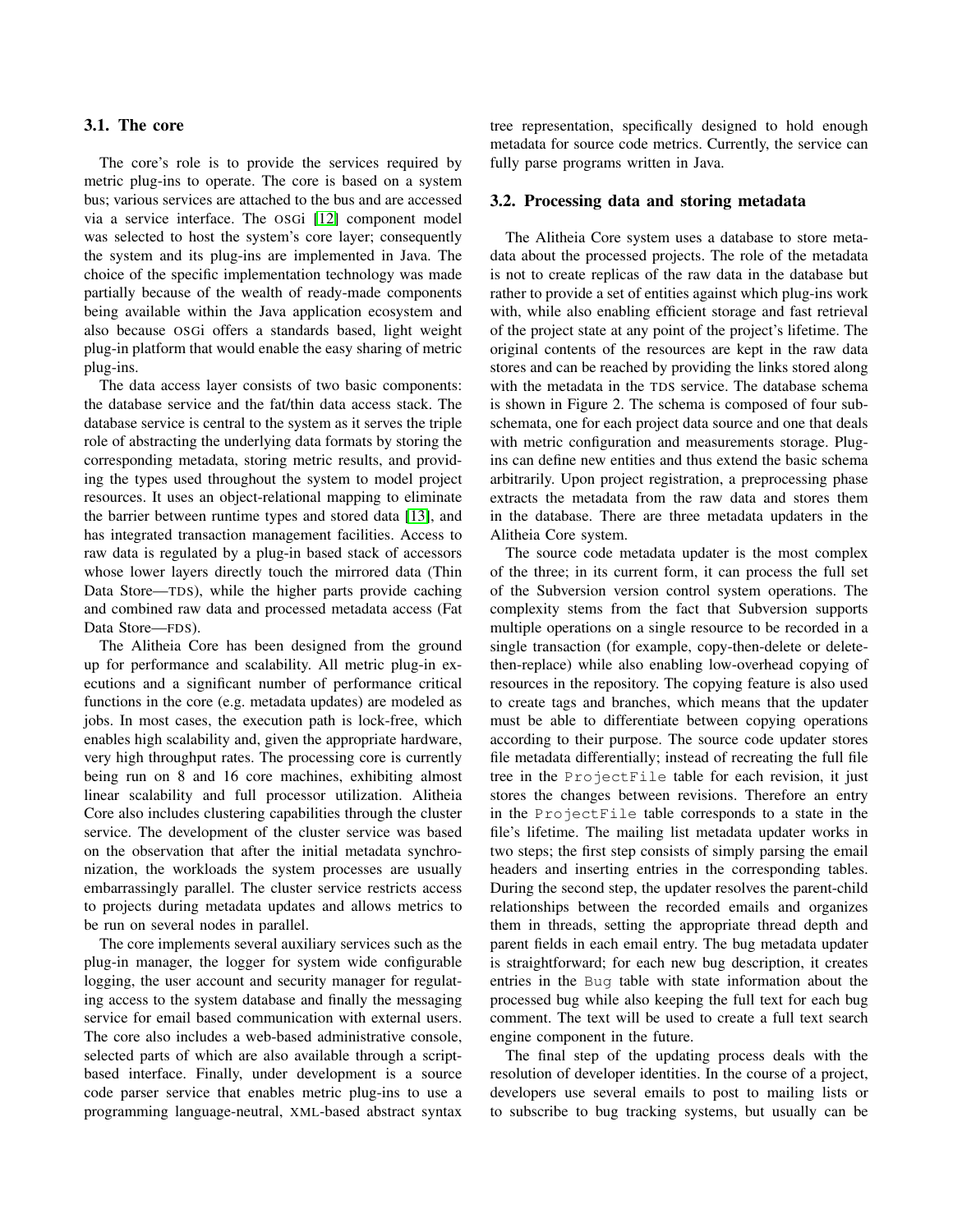

Figure 2. Basic entities in the Alitheia Core database and their relationships

uniquely identified by the name that is attached to an email post or the user name for the project's SCM system. During the updating phase, the Developer table is filled in with all data each updater knows or can infer from the raw data, namely user names, {real name, email} tuples and emails for source code management systems, mailing messages and bug reports respectively. The developer resolver uses a set of simple heuristics, the majority of which are described by Robles et al. in [\[14\]](#page-9-8), to associate developer real names to user names and emails. It improves over earlier work by employing a set of approximate string matching techniques, namely metaphone codes, Levenshtein distances [\[15\]](#page-9-9) and regular expressions, to improve the matching accuracy and automation. It also takes advantage from the fact that the database can contain several instances of the same developer associated with other projects.

At the end of the update process, the Alitheia Core system is fully equiped with the appropriate metadata to respond to metadata queries much faster than comparable approaches that involve access to the raw data stores.The relative volume of the stored metadata is comparable to that of raw data. Table [1](#page-4-0) presents a comparison of the items stored our project mirror with the items stored in the database after processing. The metadata enable complex metrics that need to read the contents of project artifacts to benefit from the database's ability to filter out unwanted items before they reach for the data retrieval subsystem; for example a metric interested in a subset of the project files (e.g. all source code files) can request just those and the system will automatically filter out irrelevant entries, thereby saving the time to fully checkout and then clean up a full project revision. The time savings are significant: on our system, a query to retrieve all source code files for version 135332 of the FreeBSD project executes in two seconds. A comparable approach would entail checking out all files from the repository and then selecting the required ones: on our system this takes 14 minutes for version 135332 of FreeBSD. Furthermore, the metadata entities are also used by metrics to store and calculate results in an incremental fashion; for example, when the source code updater encounters a new revision, it will notify all metrics that calculate their results on whole project checkouts, and, after the result is calculated, it can be stored against the same database object.

### 3.3. Metric plug-ins

The Alitheia core engine can be extended by plug-ins that calculate metrics. Metric plug-ins are OSGi services that implement a common interface and are discoverable using the plug-in administrator service. In practice, all metric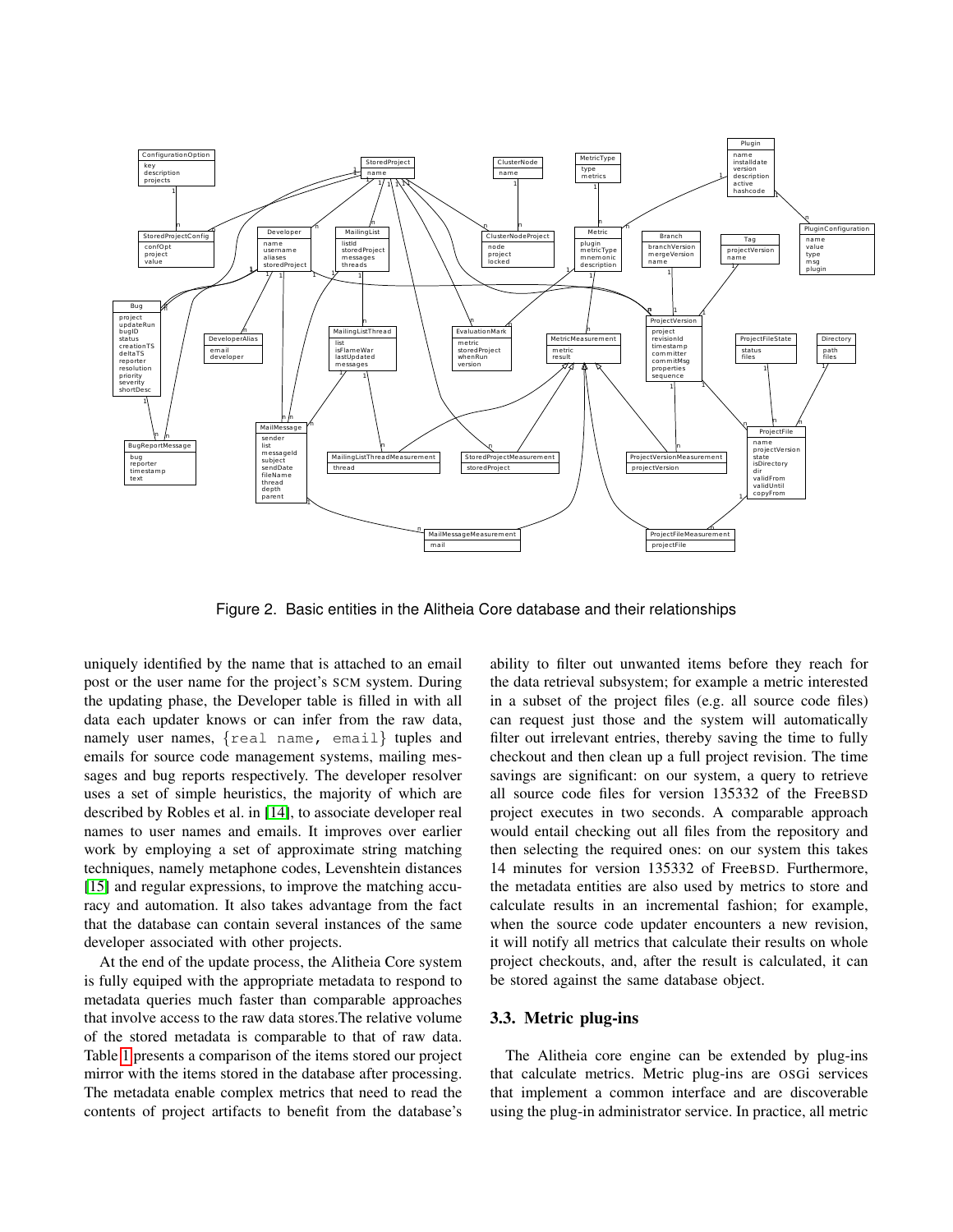<span id="page-4-0"></span>Table 1. Raw vs processed data sizes

| Data                      | Evince  | Orbit2   | <b>FreeBSD</b> |
|---------------------------|---------|----------|----------------|
| Raw Data (items)          |         |          |                |
| <b>Revisions</b>          | 3588    | 2108     | 190854         |
| Emails (Lists)            | 1430(1) | 4834 (4) |                |
| Bugs                      | 5555    | 246      |                |
| Processed data (DB lines) |         |          |                |
| Developer                 | 3862    | 843      | 514            |
| DeveloperAlias            | 4209    | 1564     | 0              |
| ProjectVersion            | 3336    | 1770     | 143533         |
| ProjectFile               | 16875   | 10879    | 830792         |
| MailMessage               | 1430    | 4833     |                |
| MailingListThread         | 631     | 2467     |                |
| Bug                       | 5555    | 246      |                |
| <b>BugReportMessage</b>   | 21326   | 1657     |                |

plug-ins inherit from an abstract implementation of the plug-in interface and only have to provide implementations of 2 methods for each binding datatype (run() and getResult()) and the install() method to register the plug-in to the system. Moreover, to hide the intricacies of setting up the OSGi class sharing mechanism, our system provides a skeleton plug-in that is already preconfigured to the requirements of the platform. The net result is that with exactly 30 lines of code, a researcher can write a simple source code line counting metric that fetches a file from the repository, counts its lines, stores the result, and returns it upon request.

Each plug-in is associated with a set of activation types. An activation type indicates that a plug-in must be activated in response to a change to the corresponding project asset; this is the name of the database entity that models the asset and therefore the metric is activated each time a new entry is added to the database table. A metric plugin can define several metrics, which are identified by a unique name (mnemonic). Each metric is associated with a scope that specifies the set of resources this metric is calculated against: for example files, namespaces, mailing lists or directories. Metrics can also declare dependencies on other metrics and the system will use this information to adjust the plug-in execution order accordingly through the metric activator service. The system administrator can also specify a set of policies regulating the recalculation frequency for each metric plug-in. Metric results are stored in the system database either in predefined tables or in plugin specific tables. The retrieval of results is bound to the resource state the metric was calculated upon.

A plug-in can use a wealth of services from the core to obtain project related data using simple method calls. For example, a plug-in can:

- request a checkout for a specific project revision or opt for a faster in-memory representation of the file tree and load the content of the required files on demand,
- request a list of all threads a specific email has been sent to, and then navigate from the returned objects to

the parent threads or to the mailing lists,

- get all actions performed by a single developer across all project data sources, and
- request for a measurement calculated by another plugin. The system will automatically invoke the other plugin if the requested measurement cannot be found in the database.

We have already developed a number of metric plugins; the most important are listed in Table [2.](#page-5-0) To judge the magnitude and contribution of the developed infrastructure note that the sum of the lines of code for all plug-ins is less than 8% of the lines of code of the Alitheia Core.

### 3.4. Presentation of results

The Alitheia Core system also includes support for presenting the calculated results and project metadata through the web services component. This acts as a gateway between the core and the various user interfaces, using a SOAP-based communication protocol. At the moment, two user interfaces are provided; a web interface that enables browsing of the processing results on the web, and an Eclipse plug-in that allows developers to see the results of their work through their work environment.

A new REST-based data access component is currently under design. The new framework is targeted to opening up the preprocessed data residing on the Alitheia Core master servers to the research community using easy to handle data formats (XML and JSON), and will enable various Alitheia Core instances to exchange metadata and plug-in results through a new set of Alitheia Core to Alitheia Core updaters. It will also form the basis of a new web-based interface that will support custom report generation through a web-based query builder.

#### 3.5. Extension Points

Alitheia Core was designed to be highly extensible. The system hides all service implementations behind welldefined interfaces and instantiates at runtime through a set of instantiation protocols, based on configuration parameters or data access URLs, hidden in factory classes. Following is a non-exhaustive list of extension points that are present in the system:

- The data accessor stack can be extended to provide access to project assets not currently in the Alitheia Core system, for example to IRC backlogs and wiki systems or to alternative raw data storage formats (e.g. SCM accessors for GIT or Mercurial repositories).
- The metadata updater stack can be extended to incorporate changes to the data accessors by importing new kinds of data in the database.
- Plug-ins and core services can extend the database schema with custom tables. The system is more fragile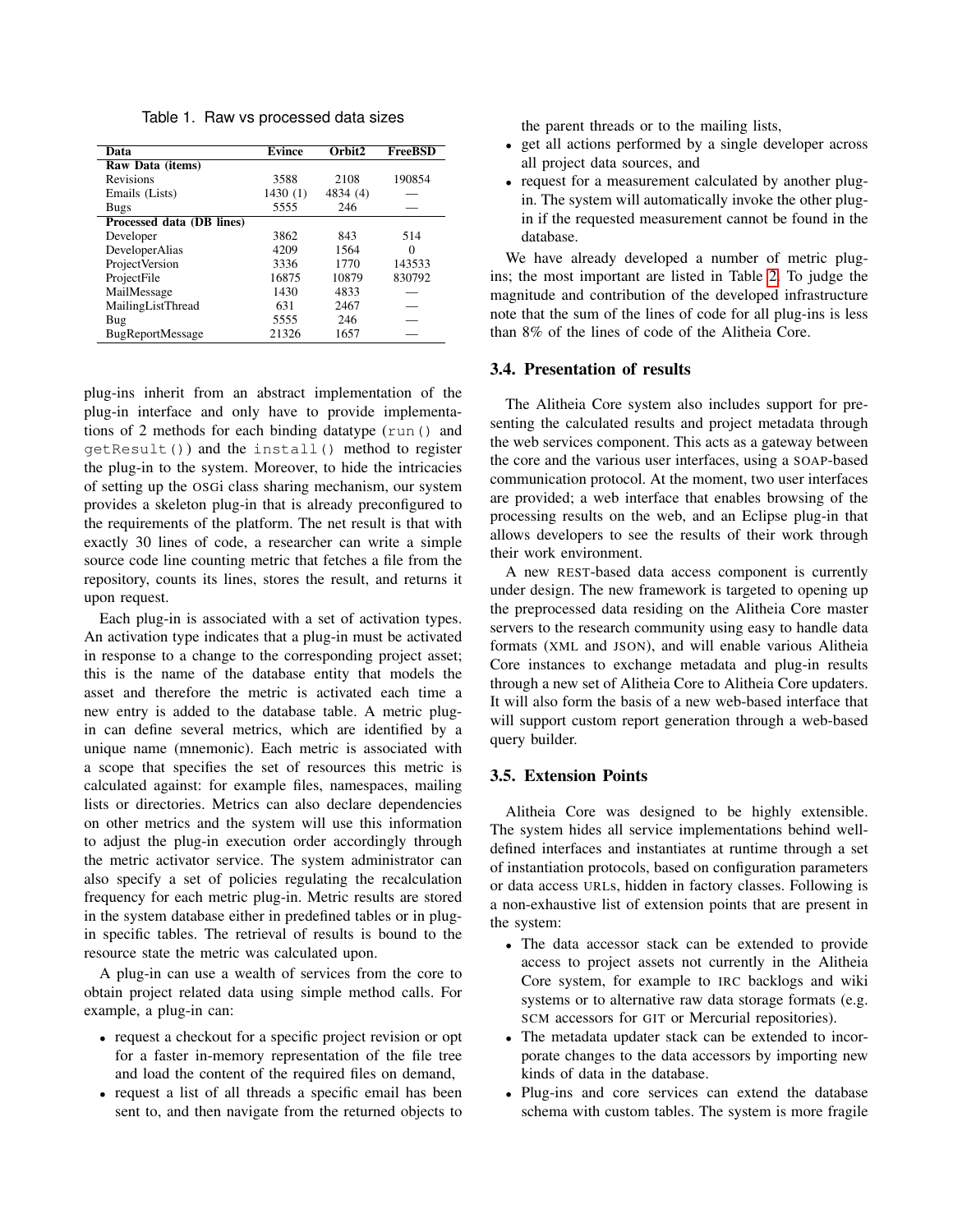|                     | Data          |                                                                                                                                                                                                         |                                             |                |      |
|---------------------|---------------|---------------------------------------------------------------------------------------------------------------------------------------------------------------------------------------------------------|---------------------------------------------|----------------|------|
| Plug-in             | <b>Source</b> | <b>Description</b>                                                                                                                                                                                      | <b>Activator</b>                            | <b>Metrics</b> | LoC  |
| <b>Size</b>         | Product       | Calculates various project size measurements, such as                                                                                                                                                   | ProjectFile                                 | 11             | 642  |
|                     |               | number of files and lines for various types of source<br>files.                                                                                                                                         | ProjectVersion                              |                |      |
| Module              | Product       | Aggregates size metrics per source code directory.                                                                                                                                                      | ProjectFile<br>ProjectVersion               | 3              | 417  |
| Code structure      | Product       | Parses source code to a language neutral intermediate<br>representation and evaluates structure metrics, such as<br>the Chidamber and Kemerer metric suite [16], on the<br>intermediate representation. | ProjectVersion 15                           |                | 958  |
| <b>Contribution</b> | Process       | Analyzes repository, mailing list and bug database devel-<br>oper activity and extracts a measurement of the developer<br>contribution to the development process [17].                                 | MailingListThreald<br>ProjectVersion<br>Bug |                | 670  |
| <b>Multigrep</b>    | Product       | Applies a regular expression to source code files and<br>reports the matches as a measurement. The applied<br>regular expression is configurable at run-time.                                           | ProjectFile                                 | Configurable   | 346  |
| <b>Testability</b>  | Product       | Identifies and counts testing cases for common unit<br>testing frameworks.                                                                                                                              | ProjectFile                                 |                | 561  |
| <b>Quality</b>      | Both          | A custom quality model implementation that aggregates<br>the results of various structure, size and process metrics<br>into an ordinal scale evaluation [18].                                           | ProjectVersion 1                            |                | 2408 |

<span id="page-5-0"></span>Table 2. List of currently implemented metrics.

to changes to the core schema, but such changes are possible if they are carefully hidden behind method calls inside data access objects. In fact, throughout the course of the project, we did change the source code metadata schema twice without making significant changes to plug-ins or other system parts.

• New administrative actions can be defined in the administration service, to cater for custom installation or clustering scenarios. Administrative actions automatically benefit from the administrative service facilities such as input validation for common data types and provision of the service through programmatic or URL interfaces.

#### 3.6. Project data

The Alitheia Core itself is not concerned with mirroring data from projects; it expects data to be mirrored externally. This choice was made at the beginning of the project to compensate for the large number of different data sources which the system should work with. Several of those already offer means of synchronizing data across sites, for example Subversion offers the svnsync tool for mirroring repositories while distributed SCM systems already copy the full repository history on checkout. Mailing lists can be mirrored by configuring the mail delivery subsystem on the mirroring host to store incoming messages to a specified directory and then subscribing to each mailing list. Mailing lists archive mirroring requires custom scripts per project site, although various mailing list archiving web sites (e.g. MARC) offer a unified view over thousands of mailing lists for common projects. Finally, bug tracking tools usually offer means to



Figure 3. Data mirror layout

retrieve individual bug histories through web-based or RPCbased interfaces.

To construct a standardized research dataset to use with Alitheia Core, we setup a project mirroring infrastructure, an outline of which can be seen in Figure 3. We are actively mirroring 712 projects and so far we have gathered 4674236 Subversion revisions, 895815 emails in 1381 mailing lists and 341546 bug reports, summing up to 213GB of data. We are actively maintaining and expanding the project mirror, mainly by introducing custom scripts to mirror mailing list data and bug databases from various projects.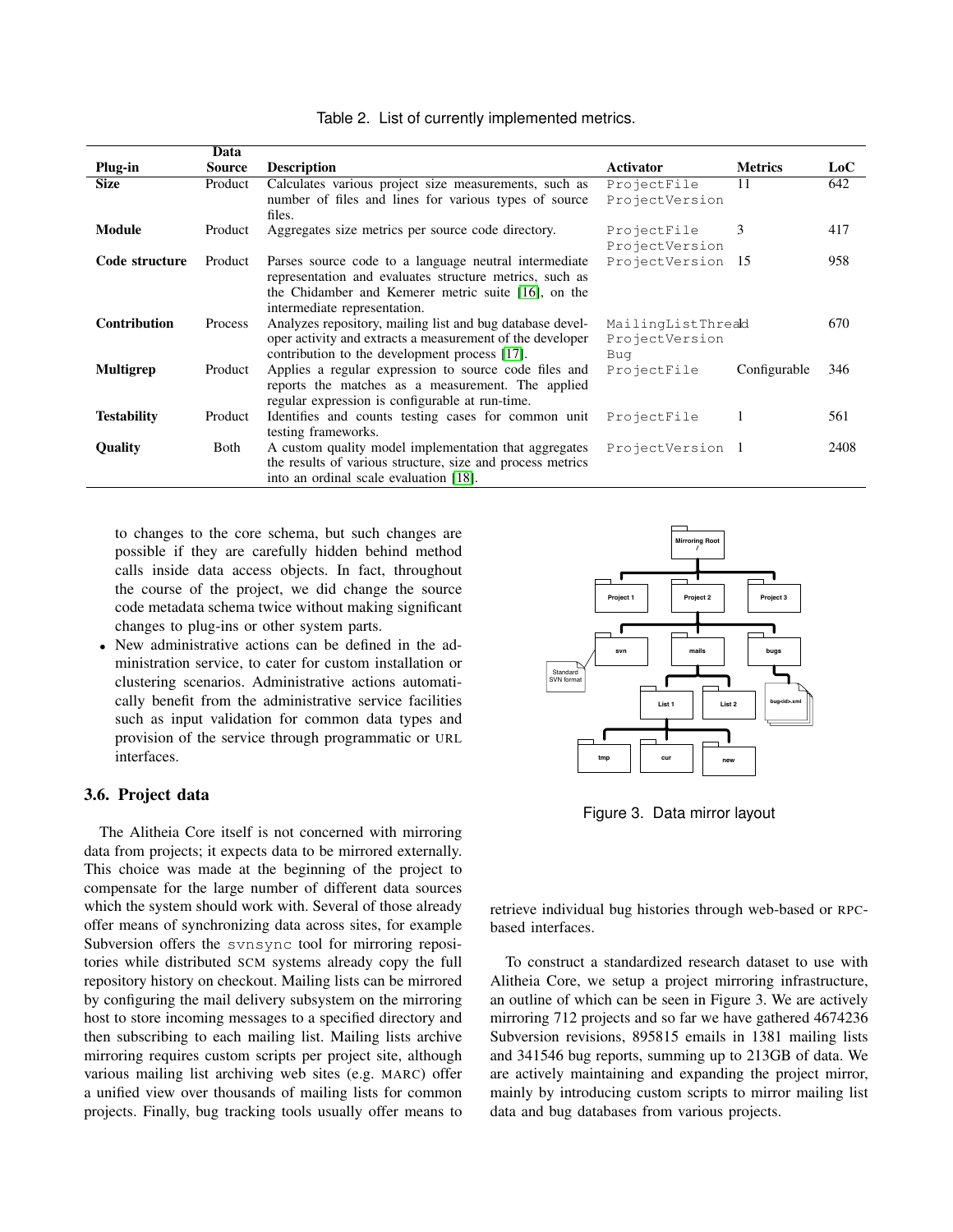# 4. Case study: Shut Up and Code! [2](#page-6-0)

To demonstrate the flexibility of Alitheia Core as a research platform, we present the setup of a small experiment and the plug-in implementation of the data extraction algorithm we employ for the measurements we perform. For the sake of brevity, we skip validation for the various assumptions we make and we do not perform any analysis of the experiment results.

# 4.1. Research hypothesis

A well known and well studied (both from a social [\[19\]](#page-9-13) and technical [\[20\]](#page-9-14) perspective) phenomenon in electronic communications is heated discussions, usually refereed to as "flame wars". Flame wars happen on mailing lists but can also happen on IRC channels or other forms of instant electronic communications. During a flame war the electronic communication etiquette collapses: the topic of discussion stirs away from software development, the rate of message exchanges increases sharply, and the exchanged messages rather than debating the technical aspects of the argument often target directly other participants. Heated discussions do not necessarily signify a flame war; a technical or managerial issue might also elevate the discussion's rate of exchanges. When the point being pondered is insignificant the discussion is often referred to as a "bikeshed argument" [\[21\]](#page-9-15), after Parkinson's Law of Triviality [\[22\]](#page-9-16). Heated discussions are known to affect the community's social structure; what we try to investigate is whether they also affect the project's evolution in the short term by altering the rate at which source code line changes while the discussion is active.

The first step would be to define heated discussions, by examining their characteristics. From observing the evolution of mailing lists, we can assume that intense discussions will take place in the context of a single thread. Also, threads with intense discussions are usually several levels deep and contain more messages than the average thread. Therefore, if we obtain a list of threads sorted by the number of messages and one sorted by the maximum depth, we could assume that the threads that belong in the top quartile of both lists could be classified as intense discussions. Along similar lines, the effect of an intense discussion on a project's short term evolution can be evaluated by comparing the rate of changed source code lines in a period of e.g. one month before the start of the discussion to the rate of line changes immediately after the discussion start and of a period of one week.

#### 4.2. Plug-in implementation

To create a plug-in for Alitheia Core, a researcher must first identify the potential experiment variables and their relationships with the entities that Alitheia Core maintains in its database, probably following the GQM method [\[23\]](#page-9-17). Alitheia Core calculates metrics incrementally; for each identified resource change, all metrics that are bound to the resource type are calculated for the changed instances of the resource. The plug-in we describe will need to calculate the depth and the number of emails of a thread, so naturally it will be bound to the MailingListThread entity. Each time a MailingListThread is updated (e.g. when new emails arrive) the plug-in will be called; to avoid recalculation of threads that have already been evaluated, we will need to cache the result in the database. This is done by defining a new metric.

The calculation of the rate of line changes for the period before the start of the heated discussion and immediately after it is trickier, as Alitheia Core does not currently have any means to store the results of a measurement against a set of entity states. There are two workarounds to this issue:

- store the result against all entity states in the required period, or
- synthesize the result on request, by incrementally combining individual state measurements.

It is usually cheaper, more precise and future-proof to follow the second route. Alitheia Core plug-ins are designed for re-use; if a basic plug-in exports individual measurements of small parts of each assessed resource state, then a high-level plug-in can combine measurements from various other plug-ins to a greater effect. In our case, we designed the described plug-in to calculate the number of lines that have changed in each new project version (and therefore be bound to the ProjectVersion entity) and then to use those measurements to calculate the rate of changed lines when a heated discussion is discovered. As expected, the measurement of the lines of code for the changed files is not performed inside our plug-in, but instead we re-use the size plug-in to obtain them for each changed file, as shown in the following code extract:

```
int getLOCResult(ProjectFile pf) {
  AlitheiaPlugin plugin = AlitheiaCore
      .getInstance()
      .getPluginAdmin()
      .getImplementingPlugin("Wc.loc");
  List<Metric> metrics = new ArrayList<Metric>();
  metrics.add(Metric.getMetricByMnemonic("Wc.loc"));
  Result r = plugin.getResult(pf, metrics);
  return r.getRow(0).getCol(0).getInteger();
}
```
Overall, the plug-in is bound to two entities (or activators) and defines three metrics; the "verloc" metric for storing the number of lines changed per revision, the "hotness" metric for storing an indicator of how heated a discussion is for each mailing list thread and the "hoteffect" metric for storing the changes in the line commit rates for the threads that have been identified as heated discussions. The plug-in developer needs to provide implementations for exactly five methods,

<span id="page-6-0"></span><sup>2.</sup> This is the message of the day on the FreeBSD project's main login server.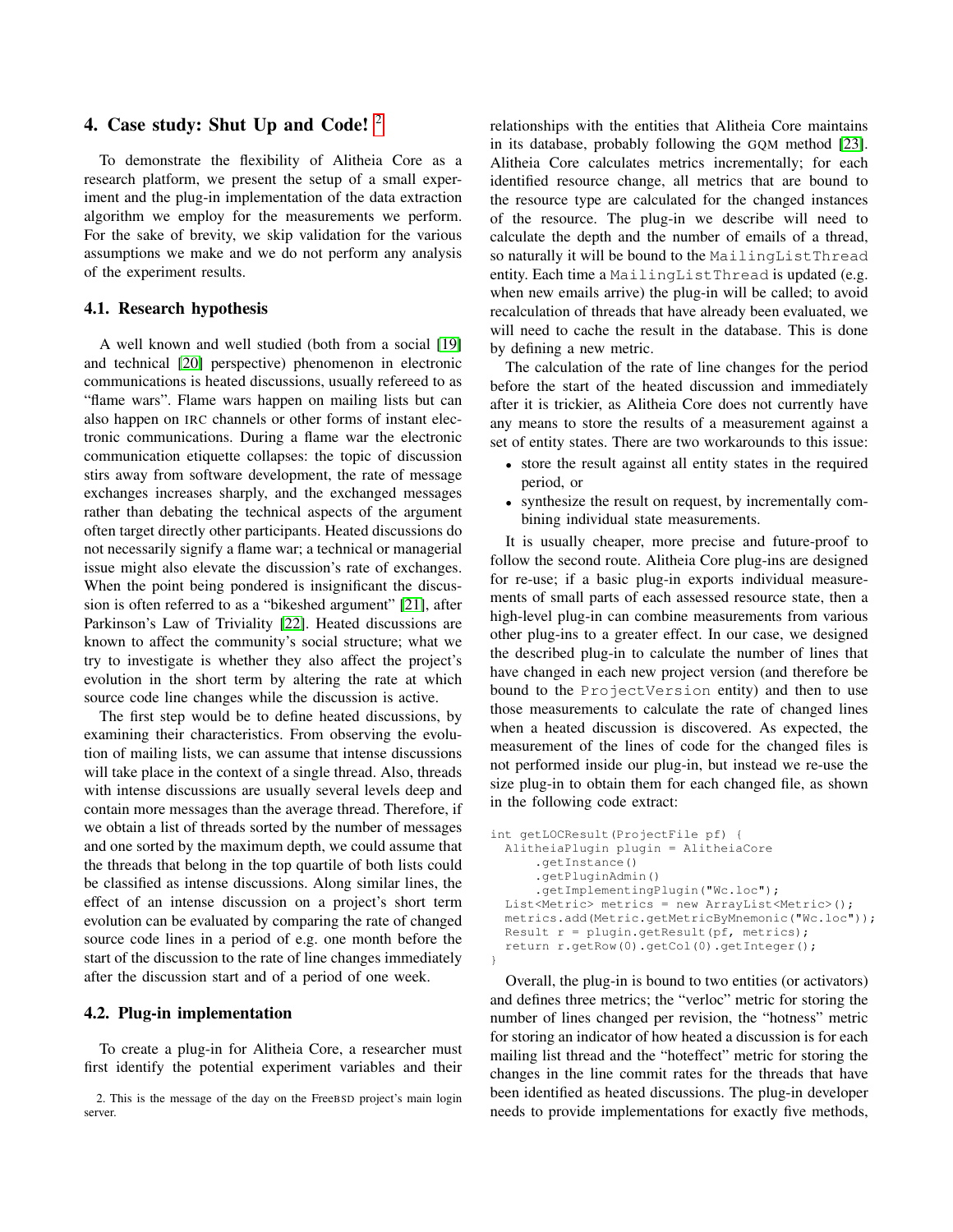two for each activation type (run() and getResult()) and the install () method to register the exported metrics to the database.

After designing the plug-in outline, the implementation itself is easy given the wealth of features offered by the Alitheia Core API. Metric declarations take a single line of code in the install() method:

```
super.addSupportedMetrics("Locs changed in version",
    "VERLOC", MetricType.Type.PROJECT_WIDE);
```
Returning a result stored in the standard Alitheia Core schema is equally straightforward. The following code is the actuall implementation of the getResult() method for the ProjectVersion activator.

```
public List<ResultEntry> getResult(ProjectVersion pv,
   Metric m) {
        return getResult(pv, m,
          ResultEntry.MIME_TYPE_TYPE_INTEGER);
}
```
The following extract is from the run() method implementation for the ProjectVersion activator. It demonstrates how object relational mapping used in Alitheia Core simplifies access to project entities. The code calculates the total number of lines changed in a specific project version and then stores the result to the database.

```
for (ProjectFile pf : pv.getVersionFiles()) {
 if (pf.isDeleted()) {
    linesChanged += getLOCResult(pf.getPrevVer());
  } else if (pf.isAdded()) {
    linesChanged += getLOCResult(pf);
  } else { // MODIFIED or REPLACED
     linesChanged += Math.abs(
         getLOCResult(pf)
       - getLOCResult(pf.getPrevVer());
  }
}
ProjectVersionMeasurement pvm =
   new ProjectVersionMeasurement(m, pv, linesChanged);
```
#### dbs.addRecord(pvm);

The discussion heat plug-in implementation in total consists of 270 lines of Java code.

### 4.3. Results

We run the plug-in on 48 projects from the Gnome ecosystem. For each project, we imported the full source code repository and mailing list archives (current in January 2009) in our Alitheia Core installation. In total, the system's metadata updaters processed 151383 revisions (summing up to 976154 file changes) and 79 mailing lists with 106469 email messages organized around 41310 threads. The combined size of all data was 2.5GB. The preprocessing phase for the whole dataset took about 12 hours on a 8 core server, which also hosts the system database. In comparison, a shell script that checks out the first version of a local mirror of the Evince project repository and then loops over the first Table 3. Results from the discussion heat plugin.

<span id="page-7-0"></span>

| Project            | <b>Cases</b>   | Avg. HotEffect |
|--------------------|----------------|----------------|
| Evince             | 8              | 384            |
| F-Spot             | 12             | $-114$         |
| Garnome            | $\overline{c}$ | 105            |
| gedit              | 6              | 31             |
| Gnome-Screensaver  | 3              | 29             |
| Gnome-System-Tools | 5              | 65             |
| LSR                | 2              | 437            |
| Meld               | 3              | 16             |
| MlView             | 1              | 141            |
| Muine              | 3              | $-368$         |
| Orbit <sub>2</sub> | 14             | 44             |
| Planner            |                | 39             |
| Sabayon            | 4              | $-54$          |
| Sawfish            | 4              | $-182$         |
| Seahorse           | 3              | 3167           |
| Tracker            | 19             | 2950           |
| Vala               | 9              | 244            |

2000 revisions invoking the sloccount program on every revision, takes about 60 minutes on the same hardware.

The discussion heat plug-in workload is mostly database bound; to evaluate its scalability we run the plug-in on a machine featuring a 16-thread 1GHz SPARC CPU and 8GB of memory. The machine is underpowered by modern standards for sequential workloads but provides a very good benchmark for application scalability. We configured Alitheia Core to run 24 parallel jobs to compensate for the extensive I/O caused by frequent accesses to the database. During execution, the processor utilization was steadily more than 80%. The database was run on our dedicated 8 core database server on which the CPU load never exceeded 50%. The total execution time was 2 hours and 40 minutes. Obviously, the presented performance numbers are plug-in specific, and in fact other plug-ins use significantly more CPU power.

The results of the application of the plug-in on the aforementioned dataset can be seen in Table [3.](#page-7-0) The table lists the number of email threads that were identified as heated discussions and their average effect in terms of the rate of lines of code changed in the project's repository before and during the intense discussion. From the 48 measured projects, only 17 appeared to have intense discussions using our relatively strict definition presented above. The surprising finding of this experiment is that for the projects we measured, intense discussions appear to have an overall positive rather than negative effect in most cases. This means that after or during an intense discussion the rate of lines of code committed to the repository increases. This result seems to contradict expectations and requires further investigation.

We used this experiment to demonstrate Alitheia Core's efficiency in conducting software engineering research by combining raw data and results from other tools. A relatively complex experiment was reduced to a set of simple to implement methods, thanks to the rich abstractions that Alitheia Core exposes to the developer. The discussion heat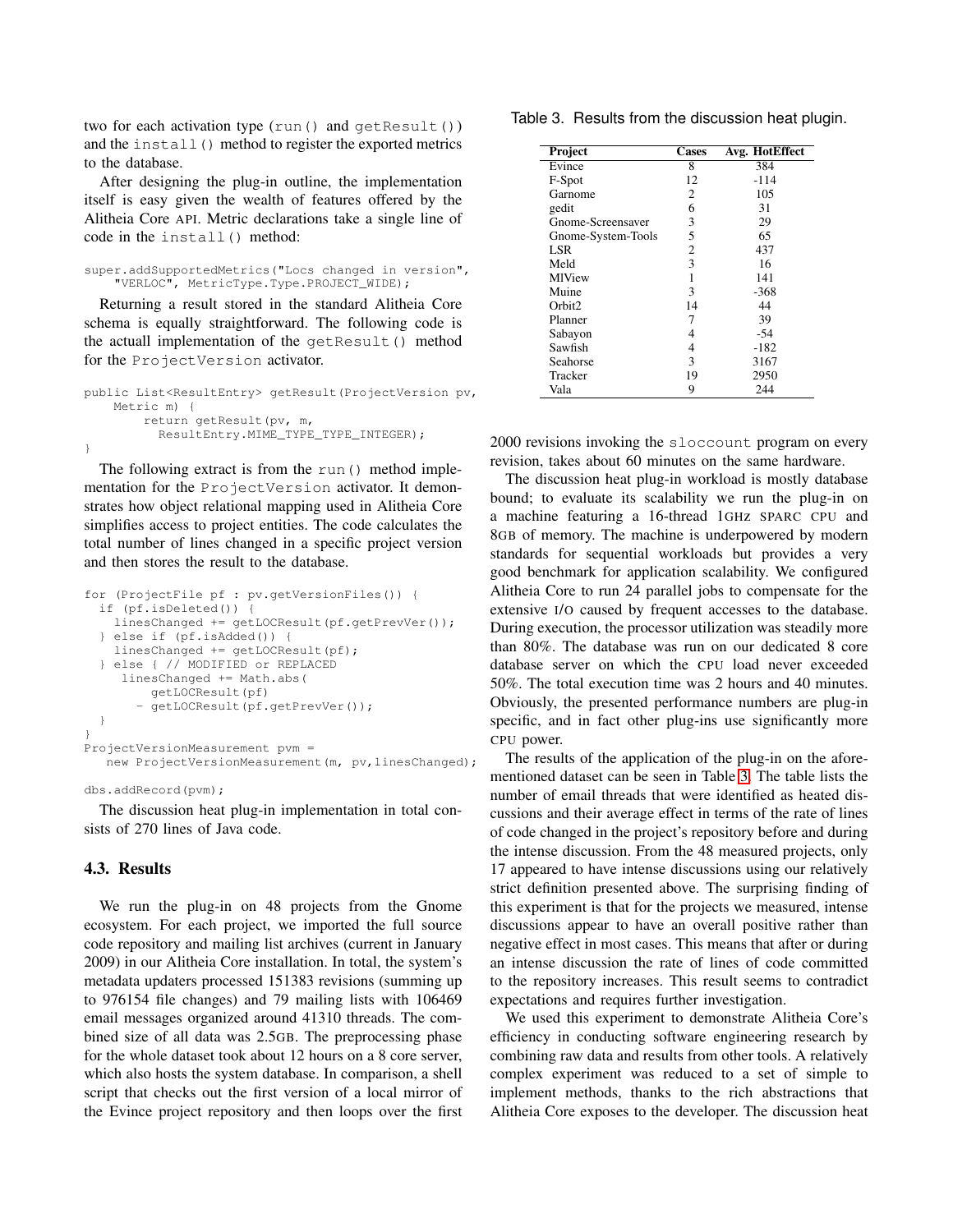plug-in is now part of our Alitheia Core installation and is being continuously run as new data arrive to our datamirroring system.

# 5. Related work

The continuous metric monitoring approach towards achieving software quality is not new. The first systems that automate metric collection emerged as revision control systems and bug management databases were integrated in the development processes. Early efforts concentrated on small scale, centralized teams and product metrics (e.g. [\[24\]](#page-9-18), [\[25\]](#page-9-19)), usually to support quality models or management targets set using the Goal-Question-Metric approach [\[23\]](#page-9-17). Alitheia Core is able to process more data sources and while it does feature a quality model implementation, it is not tied to it, allowing the user to combine arbitrary software metrics towards a custom definition of quality.

Two early systems that attempted the merging of heterogeneous data from software repositories are the Release History Database [\[26\]](#page-9-20) and Softchange [\[27\]](#page-9-21). Both where based on a collection of special purpose scripts to populate databases with data coming from from certain projects. As such, they were not adopted by the research community. Hipikat [\[28\]](#page-9-22) collected data from both repositories, mailing lists and bug databases but its scope and purpose was different: to provide guidance to developers based on the extraction of prior organizational knowledge. The overall architecture of Hipikat bears a resemblance to that of Alitheia Core as both systems were designed to handle generic sets of large data volumes. Hipikat is a purpose specific system; Alitheia Core offers more generic abstractions of the underlying data sources and defers processing to external clients (plug-ins).

The Hackystat [\[29\]](#page-9-23) project was one of the first efforts to consider both process and product metrics in its evaluation process. Hackystat is based upon a push model for retrieving data as it requires tools (*sensors*) to be installed at the developer's site. The sensors monitor the developer's use of tools and updates a centralized server. Alitheia Core is similar to Hackystat in that it can process product and process data; it improves over Hackystat as it does not require any changes to the developer's toolchest or the project's configuration while it can also process soft data such as mailing lists.

A number of projects have considered the analysis of OSS development data for research purposes. Flossmole [\[30\]](#page-9-24) was first to provide a database of preprocessed data from the Sourceforge OSS development site. The FlossMetrics project [\[31\]](#page-9-25) runs various independent analysis tools on a large set of software repositories and publishes the resulting datasets. Both of these projects aim to provide datasets to the community, while Alitheia Core focuses more on the provision of research infrastructure platform.

# 6. Conclusions

Analyzing and evaluating software development process and source code characteristics is an important step towards achieving software product quality. The Alitheia Cores system is a platform modeled around a pluggable, extensible architecture that allows it to incorporate many types of data sources and be accessible through various user interfaces.

Future planned work on the platform includes the expansion of the data accessors plug-ins to include support for other source code management systems, a web service that will allow external plug-in submissions to be run against the preprocessed data currently hosted on our servers and a REST-based API for accessing project metadata and measurements in a simple way.

The full source code for the Alitheia Core and the plug-ins can be found at [http://www.sqo-oss.org.](http://www.sqo-oss.org)

#### Acknowledgements

This work was partially funded by the European Community's Sixth Framework Programme under the contract IST-2005-033331 "Software Quality Observatory for Open Source Software (SQO-OSS)". Project contributors include the Aristotle University of Thessaloniki, Prosyst Software GmbH, Sirius plc, Klarälvdalens Datakonsult AB and members from the KDE project community. The authors would like to thank Stavros Grigorakakis for his help in organizing the mirrored project data and Efthymia Aivaloglou for her contribution in optimizing HQL/SQL queries.

# References

- <span id="page-8-0"></span>[1] D. Spinellis, *Code Quality: The Open Source Perspective*. Boston, MA: Addison-Wesley, 2006.
- <span id="page-8-1"></span>[2] ACM-SIGKDD, "The knoweledge discovery and data mining cup contest." [Online]. Available: [http://www.sigkdd.](http://www.sigkdd.org/kddcup/) [org/kddcup/](http://www.sigkdd.org/kddcup/)
- <span id="page-8-2"></span>[3] B. Alpern, S. Augart, S. Blackburn, M. Butrico, A. Cocchi, P. Cheng, J. Dolby, S. Fink, D. Grove, M. Hind *et al.*, "The Jikes research virtual machine project: building an opensource research community," *IBM Systems Journal*, vol. 44, no. 2, pp. 399–417, 2005.
- <span id="page-8-3"></span>[4] D. Spinelis, "Global software development in the FreeBSD project," in *International Workshop on Global Software Development for the Practitioner*, P. Kruchten, Y. Hsieh, E. Mac-Gregor, D. Moitra, and W. Strigel, Eds. ACM Press, May 2006, pp. 73–79.
- <span id="page-8-4"></span>[5] D. Spinellis, "A tale of four kernels," in *ICSE '08: Proceedings of the 30th International Conference on Software Engineering*, W. Schäfer, M. B. Dwyer, and V. Gruhn, Eds. New York: Association for Computing Machinery, May 2008, pp. 381–390.